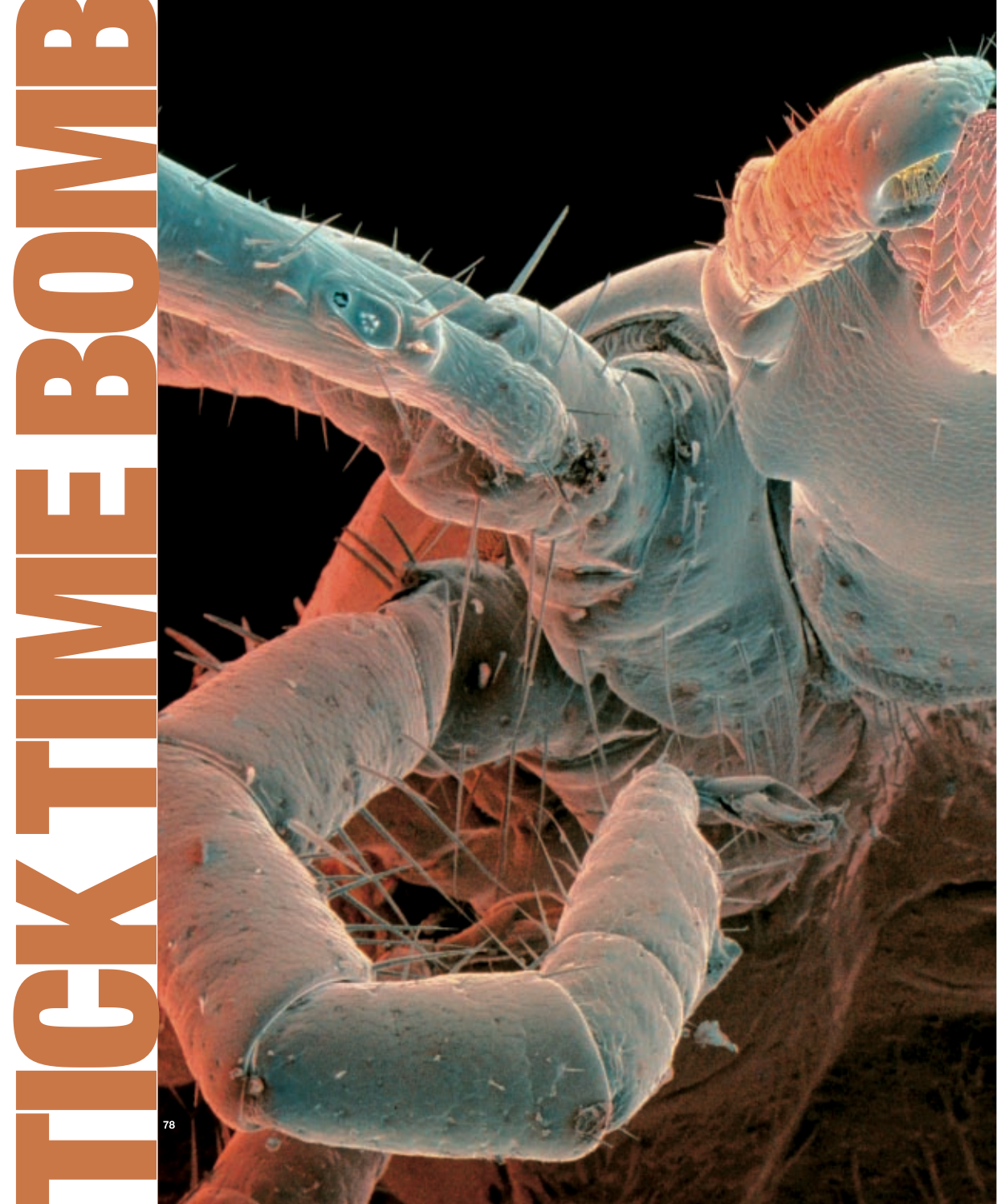

## explosion of symptoms muddled thinking, fatigue, a buzzing numbness in her limbs—

The



set this writer on a quest for an answer. Stress, the doctor said. But the culprit lurked not in her 24/7 schedule but in the woods surrounding her home

By Pamela **Weintraub**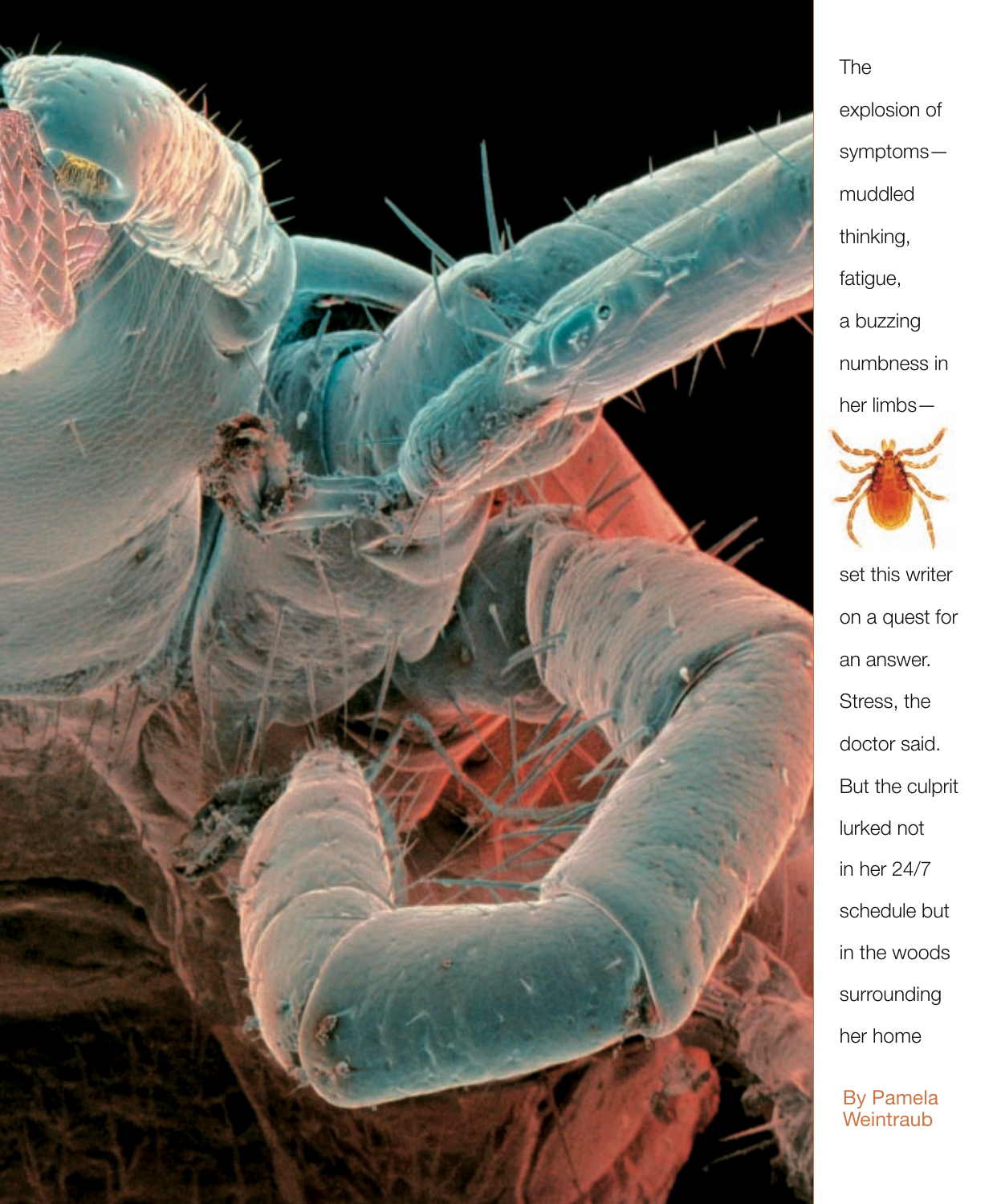By age 16, Jason couldn't tolerate sound or light or, many days, even get out of bed. Specialists suggested diagnoses from "migraine aura" to "parvovirus" to depression, but no treatment ever helped him get well

In the mid-1990s, after moving to the upscale, lushly forested suburb of Chappaqua in Westchester County, New York, I began to slide. The flickering headaches, dully aching joints, and intermittent fatigue were so subtle they seemed almost normal in the life of a working mom. Yet by 2000 the odd mix of symptoms had intensified into signs of disease. My knees swelled, sometimes hurting so much I descended the steps of my house while sitting. Whenever I ate, I choked. My arms and legs buzzed, at first gently but then so palpably it felt like an electric current was coursing through them. My vision blurred and the fatigue became withering, laying me low for hours every day. The headache (now tinged with nausea) occurred more frequently, and eventually it never left. Most disturbing was a strange inability to think. I was under a publishing contract to write a book about the brain, but my own brain was shrouded in fog. Despite two decades as a science journalist, I couldn't follow the neuroscience I'd once read with ease.

Seeking treatment, I was told the problem might be genetic. "Migraines run in families," a local internist blithely said. She prescribed a number of the latest migraine medicines in quick succession, but although they were considered effective for other people, none worked for me. My issues amounted to aging combined with stress, the doctor explained. In my forties I could expect some decline. And I certainly was stressed out: My oldest son, Jason, suffered a mystery illness far more disturbing than my own.

Starting the year we took up residence in our fairy-tale house by the woods, at the age of 9, Jason had become exhausted and then suffered shooting, stabbing pains in his legs. The doctors called these "growing pains" normal, but by 2000, at age 16, he couldn't tolerate sound or light, follow the text in his schoolbooks, or, many days, even get out of bed. As his condition worsened and all sorts of lab tests came back negative, specialists at New York City's top teaching hospitals suggested diagnoses from "migraine aura" to "parvovirus" to depression, but no treatment prescribed ever helped him get well. Getting to the bottom of Jason's illness took most of my time.

## Hitting Lyme Bingo

"Could this be Lyme disease?" I asked the nearby Mount Kisco Medical Group and other doctors we consulted again and again. After all, Jason had spent summers in the woods in a toy-stocked fort behind our house. Chappaqua was overrun with deer that carried ticks, and it took only a single tick bite to cause Lyme disease.

"No, absolutely not," I was told by expert after expert, as tests came back negative or equivocal for *Borrelia burgdorferi,* the tick-borne spirochete that causes Lyme.

When Jason developed a huge red rash with areas of white across his torso in 1998, I called the Mount Kisco Medical Group again, describing it in detail over the phone. "Shouldn't I bring him in? Maybe it's Lyme disease," I said.

"Don't bother coming in," the nurse responded with great authority. A Lyme rash, she informed me, was always literally a bull's-eye. As a medical journalist, I should have known better; I could have turned to the world's top medical journals to see hundreds of Lyme rashes just like Jason's. Incredibly—perhaps because my own brain was already so compromised—I did not.

I didn't understand back then how controversial Lyme disease had become: While academic medicine insisted Lyme was easy to treat, a group of persistently sick patients and their doctors, mostly from the suburbs, declared that sometimes the infection couldn't be cured. Incurable, chronic Lyme, these heretics said, required long-term or even lifelong antibiotic treatment, often at very high doses. Patients like Jason, with acute or long-standing untreated Lyme disease, could be swept up in the fight and summarily dismissed as well.

It was in 2000 that Jason hit Lyme bingo. He finally tipped the scales for Lyme disease on a Western blot, a test for detecting particular antibodies in blood. To validate a case of late Lyme disease beyond any doubt, the Centers for Disease Control and Prevention (CDC) require that the blot detect 5 of 10 specific antibodies produced to fight the



The author with her son. Previous pages: The tick that carries Lyme.

spirochete. Jason's test from the standard commercial lab, LabCorp, had 8.

Later, as I looked over Jason's old blood tests and interviewed experts at teaching hospitals, I came to understand the magnitude of a medical error that should never have occurred: Jason had harbored evidence of infection for years in the form of increasing numbers of antibody bands—first 2, then 4, until he reached the unequivocal 8. Combined with the expanding rash and the swollen knees, his turned out to be such a classic case of Lyme that it was reported to the CDC as a surveillance case, one considered so definitive it is used to help scientists track the disease. Doctors had missed the correct diagnosis for a year or two at least, according to one specialist. I suspected it was much longer. Jason would have a long road ahead of him on the path to wellness, but at least now we knew what was wrong.

With Jason's diagnosis set in stone and his treatment under way, I turned back to myself: Could I have Lyme disease, too? I lived alongside the same forest dense with deer, in a town identified by Yale University as a Lyme disease hot spot. Often I gardened, plunging my fingers into the soft brown soil without gloves or any other protection.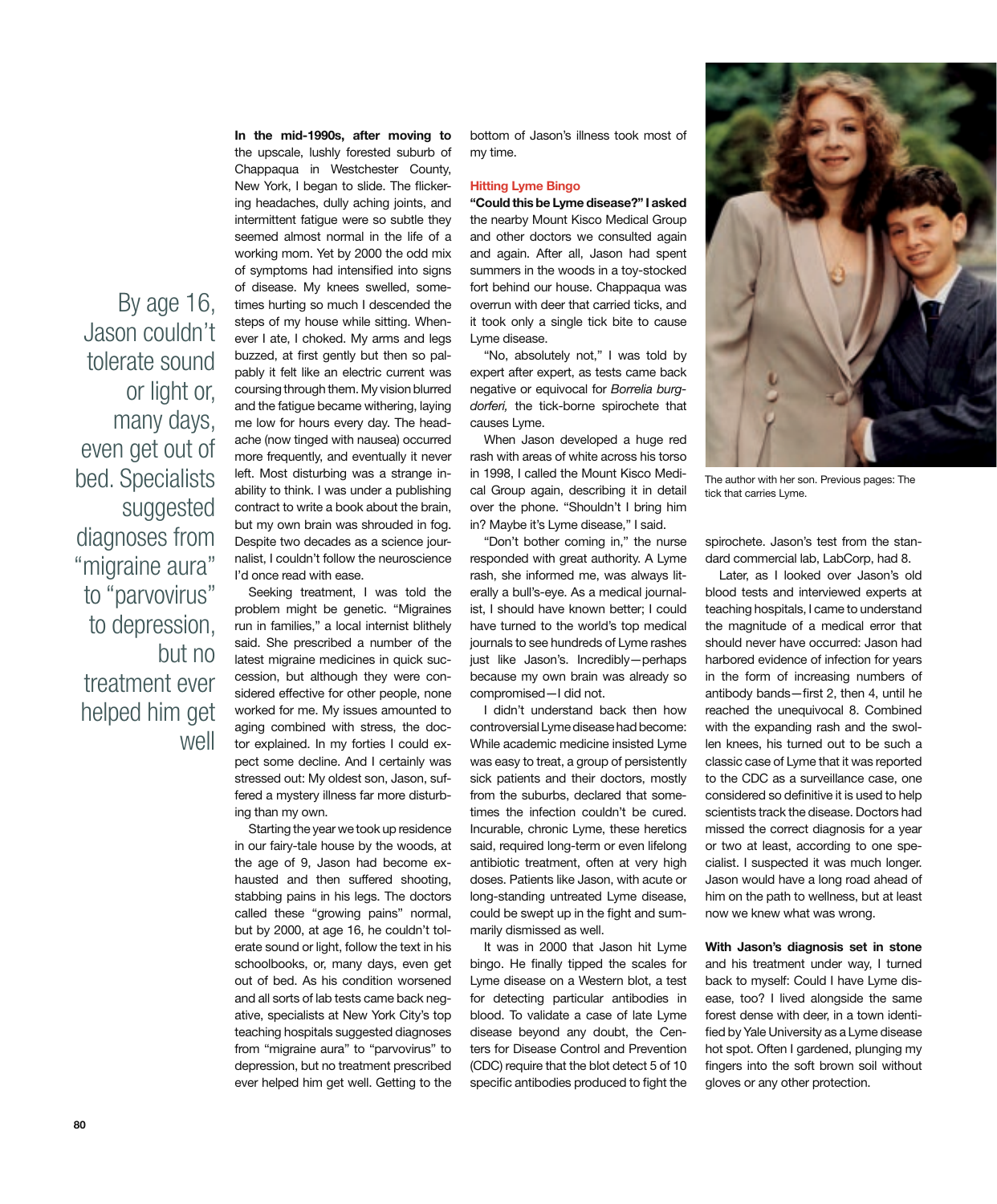



other diseases. Below: Lyme cases reported in 2005.



so severe that after a few days of the antibiotic I took to bed. Every joint ached, my left hand formed a claw that couldn't unclench, and every nerve felt electrified to the root. The sensation of cotton seemed to push out of my extremities, especially my hands and my head. My migraine flared so much it felt like a drill in my brain, revving a tidal wave of nausea in my gut. I tried to stand up, but my muscles were too weak. It lasted days.

Then the illness subsided, and I floated back up. Slowly, the "cotton" thinned, and the drill in my brain quieted. The claw unclenched and the buzzing subsided. I could get out of bed and walk. Several weeks later I awoke with a lightness of being I could not at first pinpoint. One of my symptoms was missing: the headache. Along with the nausea, it was gone for the first time in years.

A week or so afterward, my 20/20 eyesight returned, allowing me to see into the distance and read the fine print in *The New York Times.* One day I picked

I lived alongside a forest dense with deer, in a town identified as a hot spot. Often I gardened, plunging my fingers into the soft brown soil without protection

Yet in my quest for a Lyme diagnosis, I was at a terrible disadvantage, compared with Jason. While he'd finally tested positive on the gold-standard Western blot and had developed the rash, I had no such absolute proof. Instead, my tests, conducted at the wellregarded Laboratory for the Diagnosis of Tick-Borne Diseases at Stony Brook University School of Medicine, were equivocal.

First my blood was tested on a Lyme ELISA (Enzyme-Linked Immunosorbent Assay). This test employs a plate coated with ruptured spirochetes. When an infected patient's blood is washed over the plate, the antibodies generated against the spirochete will latch on and stick to the plate; the "stickier" the blood, presumably the worse the Lyme. As it happened, my Lyme ELISA was highly reactive, four times the level required for a positive. But this was only a first step, according to the doctor and the CDC. A positive ELISA would have to be confirmed by a Western blot, and there I was out of luck. Like Jason before me, I needed 5 of 10 bands for a positive, but I had only 4. Four specific bands combined with signs of disease in an area as infested as Chappaqua should have warranted treatment, some experts later told me. But with Lyme disease so controversial and doctors so cautious they stuck to cookie-cutter guidelines, I landed outside the curve.

In the end, I sought treatment from a nurse practitioner with an office across the street from Chappaqua's favorite watering hole, Starbucks, right on the main road. Considered skilled by the Lyme patient community, she enjoyed a small clientele. These patients came from a handful of Westchester physicians who rejected restrictive views on Lyme disease but didn't want to deal personally with the controversy. She was as natural to Chappaqua as its medical massage parlors, as native as Lyme disease itself.

I was lucky she took me on. Despite my equivocal test results, she understood that I was sick. It wasn't just my residence at the heart of the epidemic in Chappaqua and my constant exposure to ticks that informed her but also my signs and symptoms. The Mount Kisco doctors had said my fatigue and migraine, my numbness and confusion had nothing to do with Lyme disease, but she vehemently disagreed.

At first she treated me with the common antibiotic, amoxicillin. Since the buzzing, confusion, and headache indicated the infection was neurological, she prescribed a dose high enough to reach my brain. Initially, I got worse. It was the die-off of the spirochete flooding my system and causing what experts called a Herxheimer reaction, "an intensification of the symptoms," the nurse practitioner said. My "Herx" was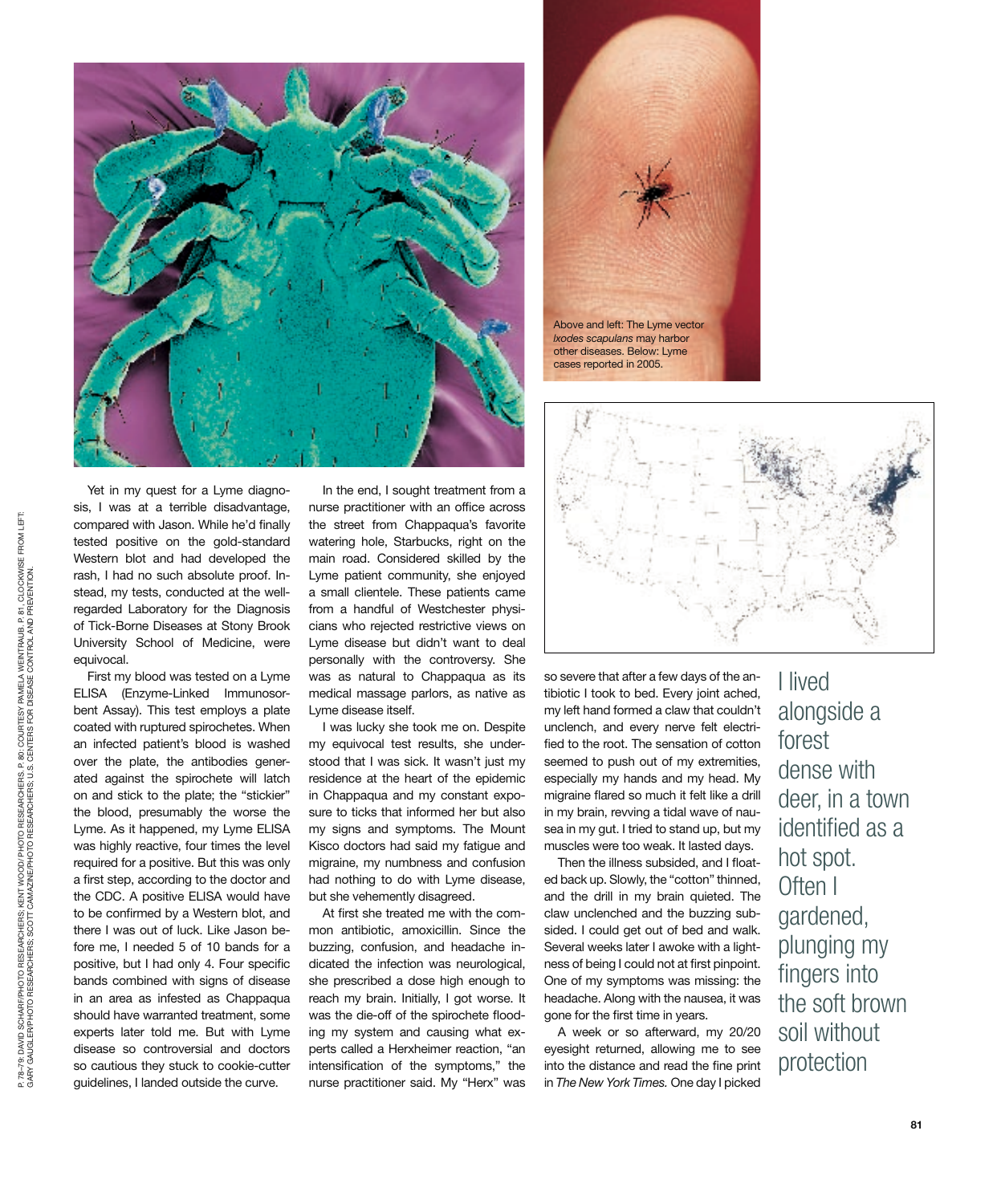up the neuroscience I'd been unable to comprehend and read it to the end. To be sure, I wasn't entirely well. The headache would return. I was exhausted, and intermittently I still buzzed. But a layer of the illness was gone.

## On the Trail of Nantucket Fever

Few Lyme patients had even heard of babesiosis, though the two epidemics had been spawned in tandem, could be equally debilitating, and were spreading at proportional

Sometime after the New Year, I drove into town for a latte at Starbucks and an appointment with the nurse. She greeted me with a smile, waving lab results at me. A couple of weeks before, dissatisfied with a plateau in my recovery, she'd drawn blood and sent it to Quest Lab to test for the presence of *Babesia,*  a genus of tick-borne sporozoa known for causing fevers and sweats, as well as headache and malaise. "When Lyme disease patients don't get well," she told me, "coinfection with babesiosis can be the cause." Now the results had come back. As with my Lyme ELISA, antibodies were sky-high, four times the cutoff for positive.

The pieces were falling into place; the babesiosis diagnosis certainly made sense for me. A decade earlier, in 1990, I'd spent a month as a science-writing fellow at the Marine Biological Laboratory at Woods Hole, Massachusetts, right across the water from Nantucket Island, where tropical medicine expert Andrew Spielman of the Harvard School of Public Health had charted human babesiosis more than 15 years before.

It was during the early seventies, before Lyme was even recognized, that Spielman was asked to investigate what locals called Nantucket fever; at the time, only two patients were known. The first was a wealthy Nantucket woman who came down with a disabling mystery illness marked by extreme anemia, fatigue, and fever that local doctors could not explain. So she chartered a plane to Rutgers in New Jersey. Rutgers doctors examined her blood under a microscope, diagnosed her with malaria, and placed her on the standard treatment, chloroquine. When the treatment didn't work, they grew alarmed because treatment-resistant malaria is, after all, a threat to public health.

A slide of blood was shipped off to the CDC, where experts identified not malaria but another similar agent that also inhabits red blood cells—*Babesia microti,* a cousin of *Babesia spp.,* known to cause cattle epidemics that wiped out entire herds. With the identification of her infection, the woman was finally treated correctly and got well.

When a second case of babesiosis appeared on Nantucket Island a few years later, physicians again were stymied. But the second patient happened to be friends with the first, and finally, with doctors throwing up their hands, it fell to the first patient to diagnose the disease in the second. Her lay diagnosis was correct, and the second patient was treated and recovered as well.

That's when Spielman entered the

two epidemics had been spawned in tandem, could be equally debilitating, and were spreading at proportional rates along with migrating deer, few primary care doctors in endemic areas like Chappaqua ran the babesiosis test. "We don't test for that," our Mount Kisco pediatrician explained at the time. The internist who tried to treat my headaches—classic for babesiosis—never mentioned the possibility that infection, either Lyme or babesiosis, might be a cause.

Yet in retrospect I believe the babesiosis diagnosis was my missing link. Most science-writing fellows at Woods Hole had stayed in residence halls near the lab, but with a family in tow, I was given



these backyards harbor diseases that may not be picked up by routine medical screenings.

fray. Would he care to find the cause of these cases in the environment? Observing the cycles of infection year after year, he finally tracked *Babesia* through the ecosystem, discovering that it lived in the blood of mice and spread from one mammal to the next through the bite of an *Ixodes* tick. Larva and nymphal (baby and adolescent) ticks fed off the mice, but adult ticks reproduced en masse only after taking a blood meal from large mammals like deer, ensuring the cycle would continue. The spirochete *Borrelia burgdorferi* was identified as the cause of Lyme disease in 1975, and Spielman proved shortly afterward that this newly discovered illness involved the same tick and the same natural cycle.

But few Lyme disease patients had even heard of babesiosis; though the a spacious rustic cabin in the woods. Way before my arrival, *Babesia microti* had begun its migration, first over Cape Cod and then down the Long Island Sound, fast on the heels of Lyme disease, toward Connecticut, Westchester, and points beyond. In 1990, still traveling incognito toward New York State, *B. microti* was already rife in the forested enclaves of Woods Hole.

It wasn't just my exposure that fit with the Quest Lab results but also the mystery illness I'd suffered after returning from Cape Cod. I never understood the strange spikes of fever up to 105 degrees Fahrenheit that hit me in hallucinogenic waves for more than a week that August, or the gullies of sleep so black that, except for the nightmares, I thought I might be dead. When the fe-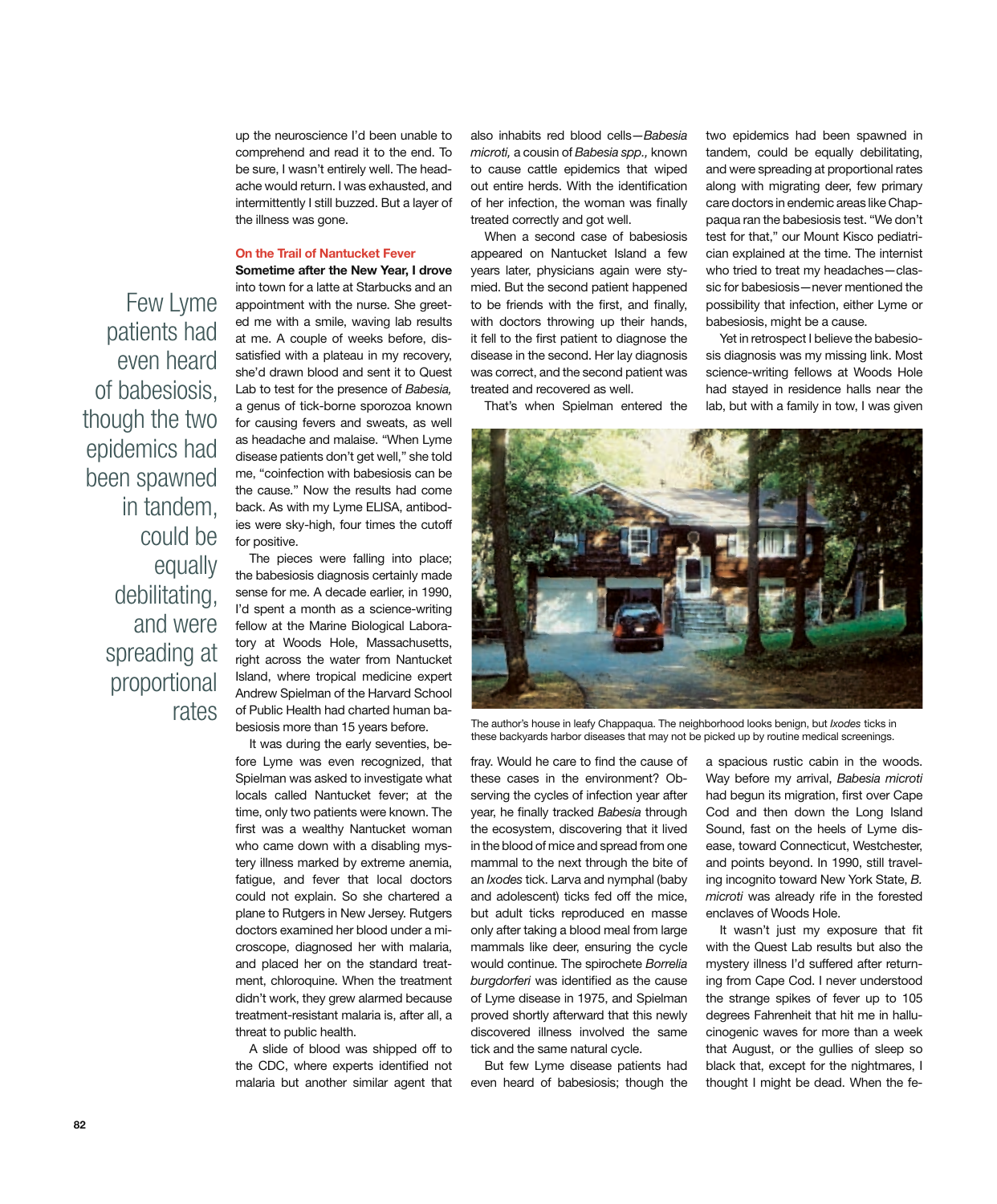## Lyme Disease Life Cycle



ver broke and I noticed the sweating, it seemed just a consequence of summer—perhaps the air conditioner was on the fritz, but only I could tell. After the sweat leveled off, I felt the start of what would become, a decade hence, the headache without end.

This was classic acute babesiosis. Without treatment, an acute infection may have flared and then smoldered. Later it may have acted synergistically with the Lyme.

My Chappaqua nurse had a treatment to push the babesiosis back: I now added Mepron (atovaquone) to my arsenal of antibiotics. The thick gold sludge, known for treating malaria, made me want to vomit. But I held it down. Some six weeks later the drill in my head stopped whirring, and the nau-

sea and dizziness I'd lived with for years receded like a tide pulled back to sea. I still wasn't well, not entirely, but the treatment had extinguished another set of disease symptoms.

The archaeologist of my own illness, I sifted through the years: Perhaps I'd first gotten sick at Woods Hole with a mix of infections that make up the Lyme soup. With infections smoldering but symptoms under the radar, I could have been bitten repeatedly during my travels to the Hamptons, to a campground in Dutchess County, to a bed-and-breakfast in Bucks County, to Martha's Vineyard and a dozen towns on Cape Cod, to beaches and parks up and down the Jersey shore—all areas known for Lyme and babesiosis. Then there was the disastrous move to Chappaqua and our

permanent residence in the woods.

It had taken years to get to the bottom of my strange illness, but I was lucky to be diagnosed at all—especially because the Lyme-babesiosis combination remains a confounding and toxic brew. One of the first to understand the implications was University of Connecticut physician Peter Krause, an expert in pediatric infectious disease. Patients infected with Lyme and babesiosis together often feel sicker, and stay sick longer, than those with just one disease. In one telling study, Krause found some 3 percent of patients treated for early Lyme were still fatigued six months later, compared with more than a third of those coinfected with babesiosis and Lyme. No wonder I felt so ill.

The nausea and dizziness I'd lived with for years receded

Yet babesiosis can be devastating